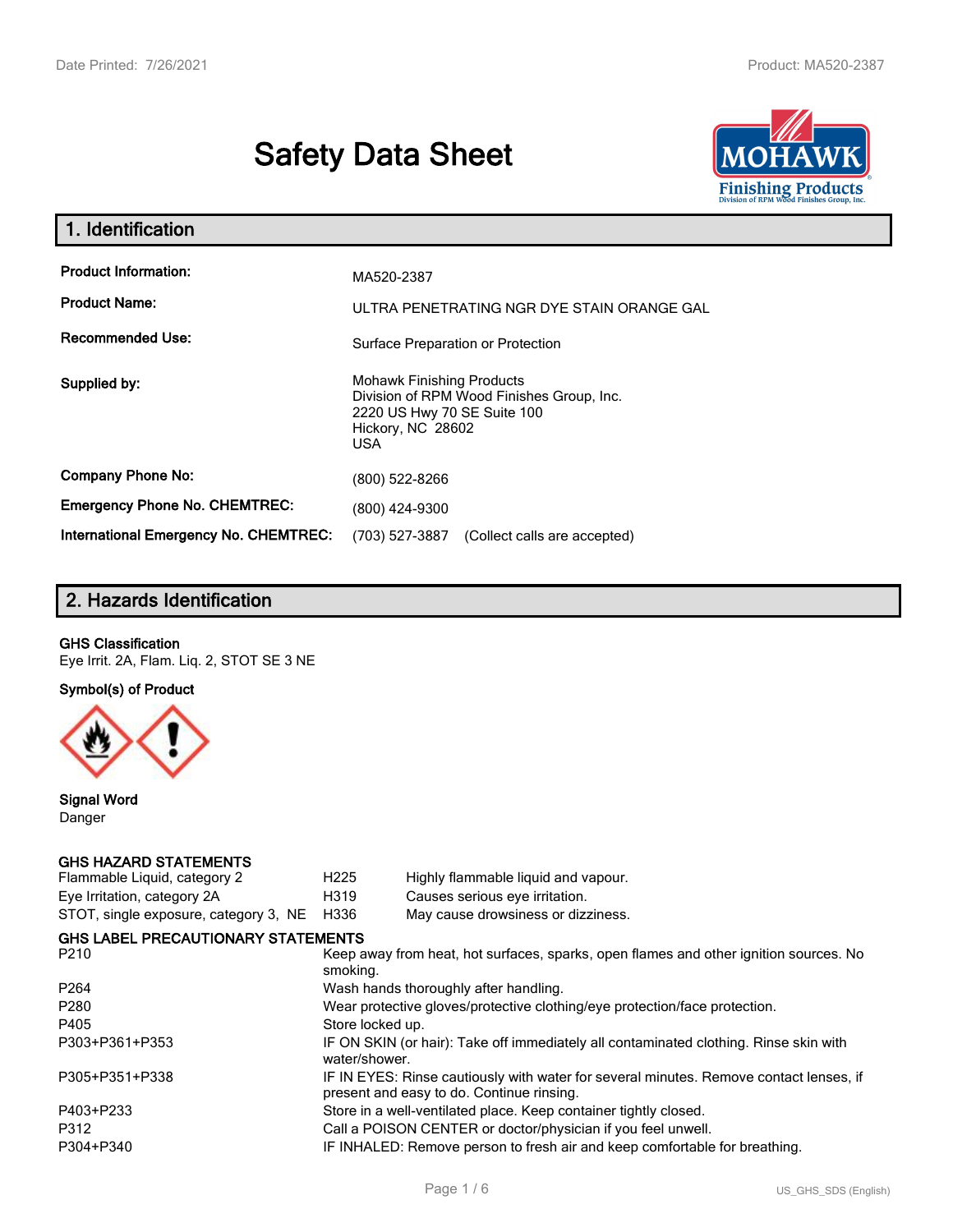| P337+P313                               | If eye irritation persists: Get medical advice/attention.       |  |  |  |
|-----------------------------------------|-----------------------------------------------------------------|--|--|--|
| P403+P235                               | Store in a well-ventilated place. Keep cool.                    |  |  |  |
| <b>GHS SDS PRECAUTIONARY STATEMENTS</b> |                                                                 |  |  |  |
| P240                                    | Ground/bond container and receiving equipment.                  |  |  |  |
| P <sub>241</sub>                        | Use explosion-proof electrical/ventilating/lighting/ equipment. |  |  |  |
| P242                                    | Use only non-sparking tools.                                    |  |  |  |
| P <sub>243</sub>                        | Take precautionary measures against static discharge.           |  |  |  |
|                                         |                                                                 |  |  |  |

## **3. Composition/Information on ingredients**

| <b>Chemical Name</b> | CAS-No. | Wt. %  | <b>GHS Symbols</b> | <u>GHS</u>       |
|----------------------|---------|--------|--------------------|------------------|
| acetone              | 67-64-1 | 75-100 | GHS02-GHS07        | H <sub>225</sub> |
| ethanol              | 64-17-5 | 2.5-10 | GHS02              | H <sub>225</sub> |

**GHS Statements** H225-302-319-332-336

The exact percentage (concentration) of ingredients is being withheld as a trade secret.

The text for GHS Hazard Statements shown above (if any) is given in the "Other information" Section.

## **4. First-aid Measures**



FIRST AID - EYE CONTACT: IF IN EYES: Rinse cautiously with water for several minutes. Remove contact lenses, if present and easy to do. Continue rinsing. If eye irritation persists: Get medical advice/attention.

FIRST AID - SKIN CONTACT: IF ON SKIN (or hair): Take off immediately all contaminated clothing. Rinse skin with water/shower.

FIRST AID - INGESTION: IF SWALLOWED: rinse mouth. Do NOT induce vomiting. IF exposed or if you feel unwell: Call a POISON CENTER or doctor/physician.

FIRST AID - INHALATION: IF INHALED: Remove person to fresh air and keep comfortable for breathing.

## **5. Fire-fighting Measures**

**SPECIAL FIREFIGHTING PROCEDURES:** Evacuate all persons from the fire area to a safe location. Move non-burning material, as feasible, to a safe location as soon as possible. Fire fighters should be protected from potential explosion hazards while extinguishing the fire. Wear self-contained breathing apparatus (SCBA) and full fire-fighting protective clothing. Thoroughly decontaminate all protective equipment after use. Containers of this material may build up pressure if exposed to heat (fire). Use water spray to cool fire-exposed containers. Use water spray to disperse vapors if a spill or leak has not ignited. DO NOT extinguish a fire resulting from the flow of flammable liquid until the flow of the liquid is effectively shut off. This precaution will help prevent the accumulation of an explosive vapor-air mixture after the initial fire is extinguished.

**FIREFIGHTING EQUIPMENT:** This is a NFPA/OSHA Class 1B or less flammable liquid. Follow NFPA30, Chapter 16 for fire protection and fire suppression. Use a dry chemical, carbon dioxide, or similar ABC fire extinguisher for incipeint fires. Water may be used to cool and prevent rupture of containers that are exposed to heat from fire.

## **6. Accidental Release Measures**

#### **ENVIRONMENTAL MEASURES:** No Information

**STEPS TO BE TAKEN IN CASE MATERIAL IS RELEASED OR SPILLED:** Follow personal protective equipment recommendations found in Section VIII. Personal protective equipment needs must be evaluated based on information provided on this sheet and the special circumstances created by the spill including; the material spilled, the quantity of the spill, the area in which the spill occurred, and the training and the expertise of employees in the area responding to the spill. Never exceed any occupational exposure limits. Shut off ignition sources; including electrical equipment and flames. Do not allow smoking in the area. Do not allow the spilled product to enter public drainage system or open waterways.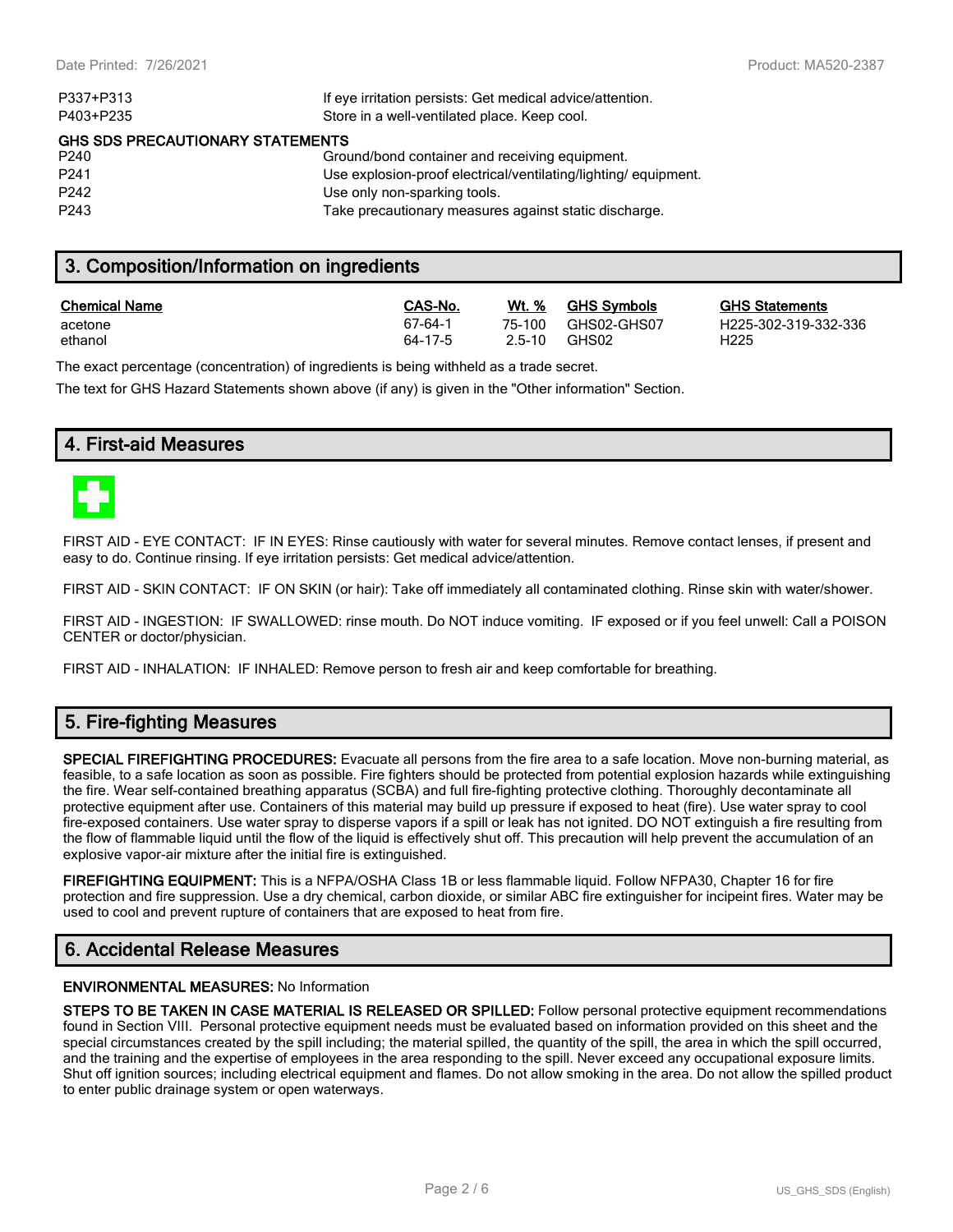## **7. Handling and Storage**



**HANDLING:** Avoid inhalation and contact with eyes, skin, and clothing. Wash hands thoroughly after handling and before eating or drinking. In keeping with safe handling practices, avoid ignition sources (smoking, flames, pilot lights, electrical sparks); ground and bond containers when transferring the material to prevent static electricity sparks that could ignite vapor and use spark proof tools and explosion proof equipment. Empty containers may retain product residue or vapor. Do not pressurize, cut, weld, braze, solder, drill, grind, or expose container to heat, flame, sparks, static electricity, or other sources of ignition. Any of these actions can potentially cause an explosion that may lead to injury.

**STORAGE:** Keep containers closed when not in use. Store in cool well ventilated space away from incompatible materials.

## **8. Exposure Controls/Personal Protection**

| Ingredients with Occupational Exposure Limits |                      |                         |                          |                         |
|-----------------------------------------------|----------------------|-------------------------|--------------------------|-------------------------|
| <b>Chemical Name</b>                          | <b>ACGIH TLV-TWA</b> | <b>ACGIH-TLV STEL</b>   | <b>OSHA PEL-TWA</b>      | <b>OSHA PEL-CEILING</b> |
| acetone<br>ethanol                            | $250$ ppm<br>N.D.    | $500$ ppm<br>$1000$ ppm | $1000$ ppm<br>$1000$ ppm | N.D.<br>N.D.            |

**Further Advice: MEL = Maximum Exposure Limit OES = Occupational Exposure Standard SUP = Supplier's Recommendation Sk = Skin Sensitizer N.E. = Not Established N.D. = Not Determined**

#### **Personal Protection**



**RESPIRATORY PROTECTION:** Use adequate engineering controls and ventilation to keep levels below recommended or statutory exposure limits. If exposure levels exceed limits use appropriate approved respiratory protection equipment.

**SKIN PROTECTION:** Wear chemical resistant footwear and clothing such as gloves, an apron or a whole body suit as appropriate.



**EYE PROTECTION:** Wear chemical-resistant glasses and/or goggles and a face shield when eye and face contact is possible due to splashing or spraying of material.



**OTHER PROTECTIVE EQUIPMENT:** No Information



**HYGIENIC PRACTICES:** It is good practice to avoid contact with the product and/or its vapors, mists or dust by using appropriate protective measures. Wash thoroughly after handling and before eating or drinking.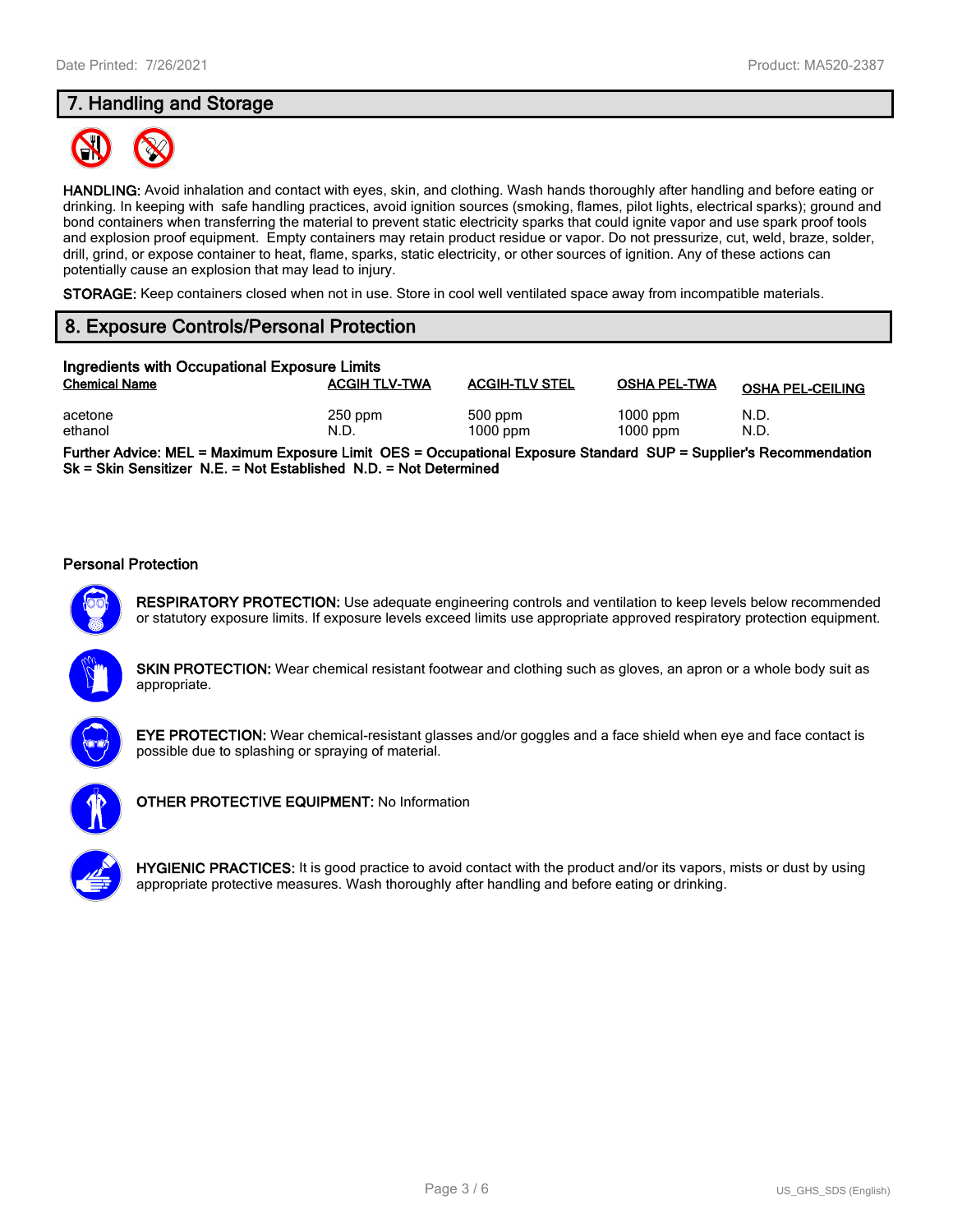**N.I. = No Information**

## **9. Physical and Chemical Properties**

| Appearance:                    | Colored Liquid                   | <b>Physical State:</b>                      | <b>LIQUID</b>  |
|--------------------------------|----------------------------------|---------------------------------------------|----------------|
| Odor:                          | <b>Strong Solvent</b>            | <b>Odor Threshold:</b>                      | Not determined |
| Density, g/cm3:                | 0.819                            | pH:                                         | Not determined |
| Freeze Point, °F:              | Not determined                   | Viscosity:                                  | Not determined |
| <b>Solubility in Water:</b>    | Not determined                   | Partition Coefficient, n-octanol/<br>water: | Not determined |
| Decomposition temperature, °F: | Not determined                   | <b>Explosive Limits, %:</b>                 | Not determined |
| Boiling Range, °F:             | $>$ 100 °F                       | Flash Point, °F:                            | $-4$ $\circ$ F |
| Combustibility:                | <b>Supports Combustion</b>       | Auto-Ignition Temperature, °F:              | Not determined |
| <b>Evaporation Rate:</b>       | <b>Faster than Diethyl Ether</b> | Vapor Pressure, mmHg:                       | Not determined |
| <b>Vapor Density:</b>          | Not determined                   |                                             |                |

## **10. Stability and reactivity**

**STABILITY:** Stable under normal conditions.

**CONDITIONS TO AVOID:** Heat, flames and sparks.

**INCOMPATIBILITY:** Acids, Bases, Oxidizing agents

**HAZARDOUS DECOMPOSITION PRODUCTS:** Not determined.

## **11. Toxicological information**

**Practical Experiences**

**EMERGENCY OVERVIEW:** No Information

**EFFECT OF OVEREXPOSURE - EYE CONTACT:** No Information

**EFFECT OF OVEREXPOSURE - INGESTION:** No Information

**EFFECT OF OVEREXPOSURE - INHALATION:** No Information

**EFFECT OF OVEREXPOSURE - SKIN CONTACT:** No Information

**CARCINOGENICITY:** No Information

#### **PRIMARY ROUTE(S) OF ENTRY:**

**Eye Contact, Skin Contact, Inhalation**

## **Acute Toxicity Values**

**The acute effects of this product have not been tested. Data on individual components are tabulated below**

| CAS-No. | <b>Chemical Name</b> |
|---------|----------------------|
| 67-64-1 | acetone              |

**Casary Chemical Chemical LD50 Chemical LD50 Vapor LC50** 1800 mg/kg Rat 20000 mg/kg Rabbit 50.1 mg/L Rat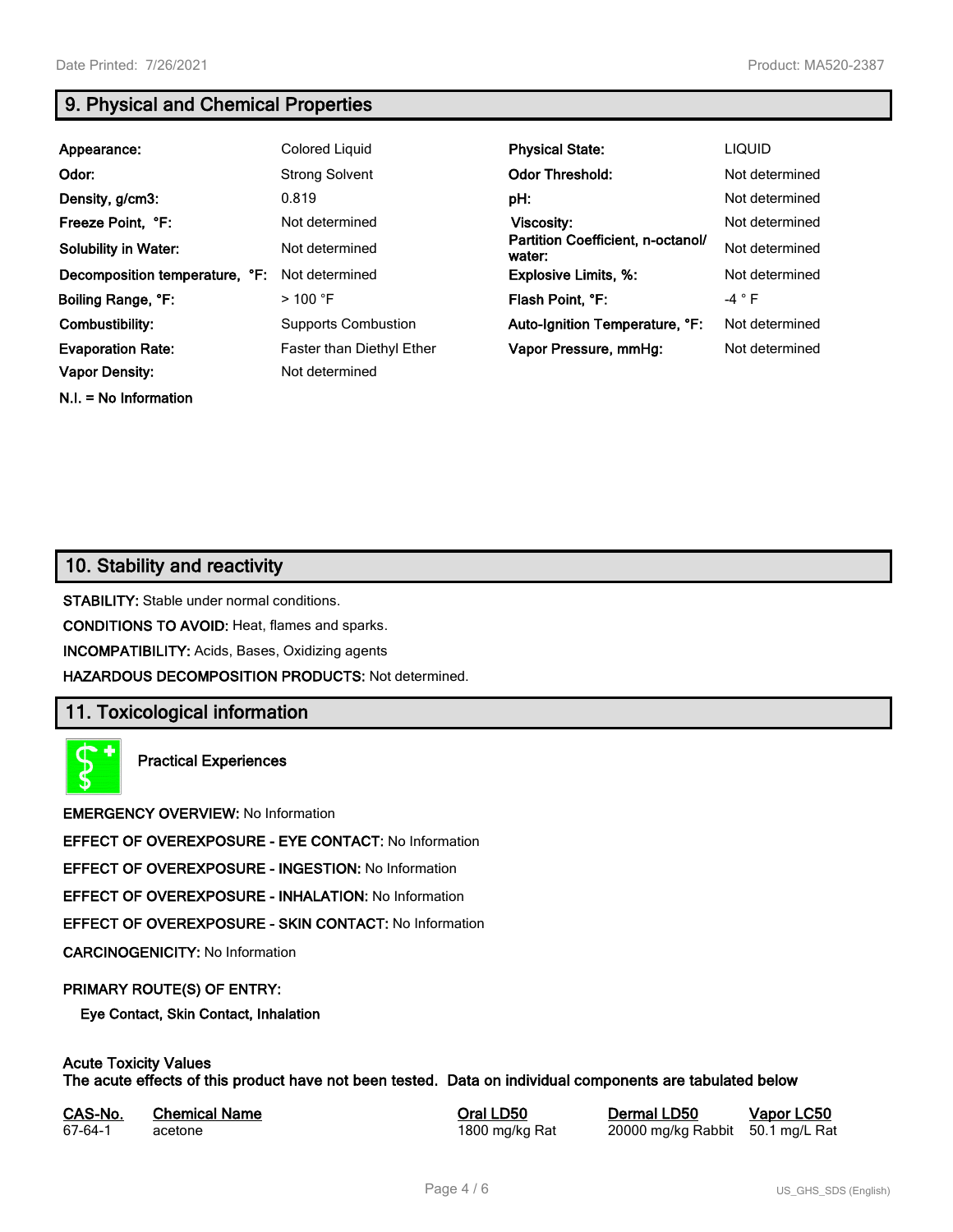#### 64-17-5 ethanol 7060 mg/kg Rat 15,800 mg/kg 124.7 mg/L Rat

#### **N.I. = No Information**

## **12. Ecological information**

**ECOLOGICAL INFORMATION:** Ecological evaluation of this material has not been performed; however, do not allow the product to be released to the environment without governmental approval/permits.

### **13. Disposal Information**



**Product**

**DISPOSAL METHOD:** Waste from this material may be a listed and/or characteristic hazardous waste. Dispose of material, contaminated absorbent, container and unused contents in accordance with local, state, and federal regulations.

**STEPS TO BE TAKEN IN CASE MATERIAL IS RELEASED OR SPILLED:** Follow personal protective equipment recommendations found in Section VIII. Personal protective equipment needs must be evaluated based on information provided on this sheet and the special circumstances created by the spill including; the material spilled, the quantity of the spill, the area in which the spill occurred, and the training and the expertise of employees in the area responding to the spill. Never exceed any occupational exposure limits. Shut off ignition sources; including electrical equipment and flames. Do not allow smoking in the area. Do not allow the spilled product to enter public drainage system or open waterways.

## **14. Transport Information**

#### **SPECIAL TRANSPORT PRECAUTIONS:** No Information

**DOT:** CONSUMER COMMODITY

**IATA:** UN1263, PAINT, 3, II

**IMDG:** UN1263, PAINT, 3, II

## **15. Regulatory Information**

#### **U.S. Federal Regulations:**

#### **CERCLA - SARA Hazard Category**

This product has been reviewed according to the EPA 'Hazard Categories' promulgated under Sections 311 and 312 of the Superfund Amendment and Reauthorization Act of 1986 (SARA Title III) and is considered, under applicable definitions, to meet the following categories:

Fire Hazard, Acute Health Hazard

#### **SARA SECTION 313**

This product contains the following substances subject to the reporting requirements of Section 313 of Title III of the Superfund Amendment and Reauthorization Act of 1986 and 40 CFR part 372:

No Sara 313 components exist in this product.

#### **TOXIC SUBSTANCES CONTROL ACT**

This product contains the following chemical substances subject to the reporting requirements of TSCA 12(B) if exported from the United States:

No TSCA components exist in this product.